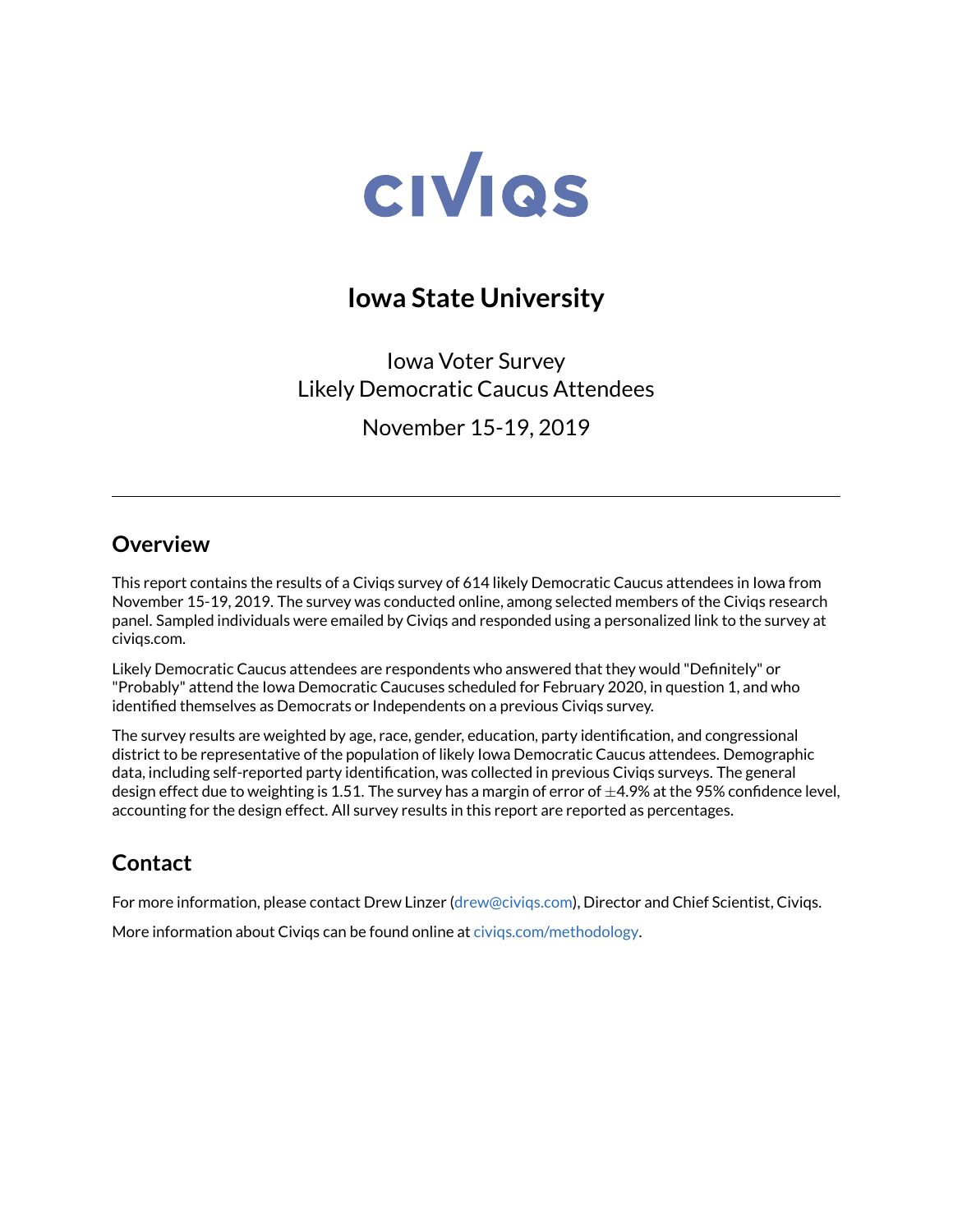#### **Topline Results**

1. How likely is it you will attend the Democratic Caucuses scheduled for February of 2020?

Definitely will attend the Democratic Caucuses 73% Probably will attend the Democratic Caucuses 27%

2. If the Democratic Caucuses were held today, which one of the following candidates would be your first choice?

| Pete Buttigieg, mayor of South Bend, Indiana                          | 26%    |
|-----------------------------------------------------------------------|--------|
| Elizabeth Warren, U.S. senator from Massachusetts                     | 19%    |
| Bernie Sanders, U.S. senator from Vermont                             | 18%    |
| Joe Biden, former vice president of the United States                 | $12\%$ |
| Amy Klobuchar, U.S. senator from Minnesota                            | 5%     |
| Andrew Yang, businessman                                              | 4%     |
| Tulsi Gabbard, U.S. representative from Hawaii                        | $2\%$  |
| Kamala Harris, U.S. senator from California                           | 2%     |
| Tom Steyer, businessman                                               | $2\%$  |
| Cory Booker, U.S. Senator from New Jersey                             | $1\%$  |
| Steve Bullock, governor of Montana                                    | $1\%$  |
| Michael Bloomberg, former mayor of New York City and businessman      | $1\%$  |
| Marianne Williamson, author and activist                              | $1\%$  |
| Julian Castro, former U.S. secretary of Housing and Urban Development | $1\%$  |
| Michael Bennet, U.S. senator from Colorado                            | $1\%$  |
| Joe Sestak, former U.S. representative from Pennsylvania              | 0%     |
| Deval Patrick, former governor of Massachusetts                       | 0%     |
| John Delaney, former U.S. representative from Maryland                | 0%     |
| Wayne Messam, mayor of Miramar Florida                                | 0%     |
| Unsure                                                                | 3%     |

3. If the Democratic Caucuses were held today, which one of the following candidates would be your second choice?

| Elizabeth Warren, U.S. senator from Massachusetts                     | $22\%$ |
|-----------------------------------------------------------------------|--------|
| Pete Buttigieg, mayor of South Bend, Indiana                          | $17\%$ |
| Bernie Sanders, U.S. senator from Vermont                             | 11%    |
| Joe Biden, former vice president of the United States                 | $10\%$ |
| Amy Klobuchar, U.S. senator from Minnesota                            | 8%     |
| Kamala Harris, U.S. senator from California                           | 7%     |
| Tulsi Gabbard, U.S. representative from Hawaii                        | 4%     |
| Tom Steyer, businessman                                               | 4%     |
| Cory Booker, U.S. Senator from New Jersey                             | 3%     |
| Andrew Yang, businessman                                              | 3%     |
| Julian Castro, former U.S. secretary of Housing and Urban Development | $2\%$  |
| Steve Bullock, governor of Montana                                    | $1\%$  |
| Deval Patrick, former governor of Massachusetts                       | $1\%$  |
| Marianne Williamson, author and activist                              | $1\%$  |
| John Delaney, former U.S. representative from Maryland                | $1\%$  |
| Michael Bennet, U.S. senator from Colorado                            | $1\%$  |
| Michael Bloomberg, former mayor of New York City and businessman      | 0%     |
| Joe Sestak, former U.S. representative from Pennsylvania              | 0%     |
| Unsure                                                                | 6%     |

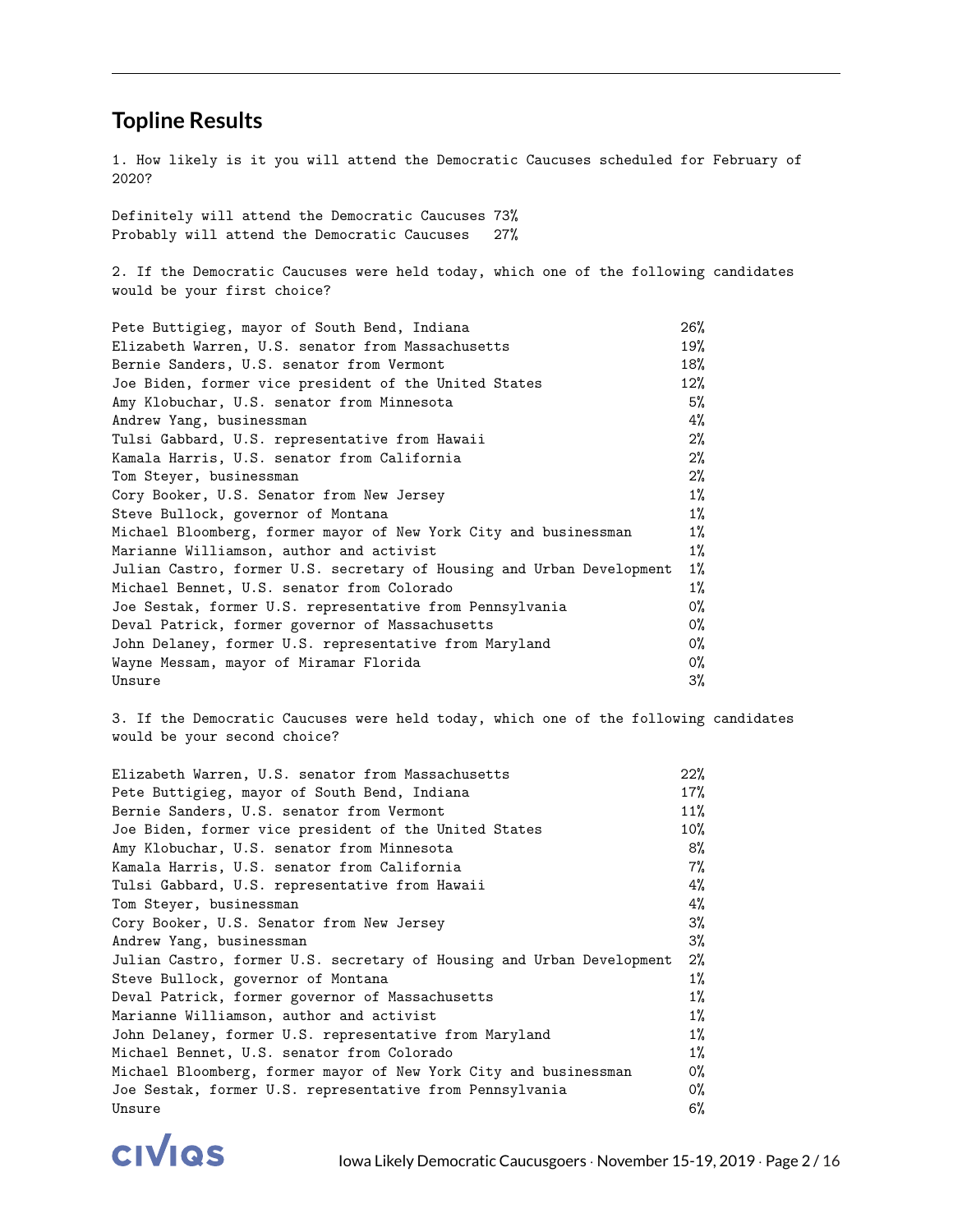4. If there are any other candidates you are considering supporting please enter their name in the box: [OPEN-ENDED RESPONSE]

5. If there is any Democratic candidate you DO NOT want to be the nominee, please enter their name in the box: [OPEN-ENDED RESPONSE]

6. Some people have a political issue they care about more than most other issues. They might pay attention to news about that issue, even when it's not making national news. They might think about the issue as they decide for whom to vote. Or they might just care about it a lot. If there is an issue like that, please write a sentence or two describing what is the issue you care about. If there is no particular issue you care about, please just say so. [OPEN-ENDED RESPONSE]

7. What is your opinion about the issue you care about? (For instance, what do you want politicians to do?) Again, if this doesn't describe you, please just say so. [OPEN-ENDED RESPONSE]

8. How much of the time do you think that you can trust the government in Washington to do what is right?

Only some of the time 85% Most of the time 15% Just about always 1%

9. Some people seem to follow what's going on in government and public affairs most of the time whether there's an election going on or not. Others aren't that interested. Would you say that you follow what's going on in government and public affairs:

Most of the time 85% Some of the time 11% Only now and then 3% Hardly at all 0%

10. How often do you get your political news from National network TV newscasts like ABC, CBS, or NBC?

Very often 21% Often 22% Sometimes 41% Never 16%

11. How often do you get your political news from Cable TV newscasts like MSNBC, CNN, or Fox News?

Very often 27% Often 22% Sometimes 29% Never 23%

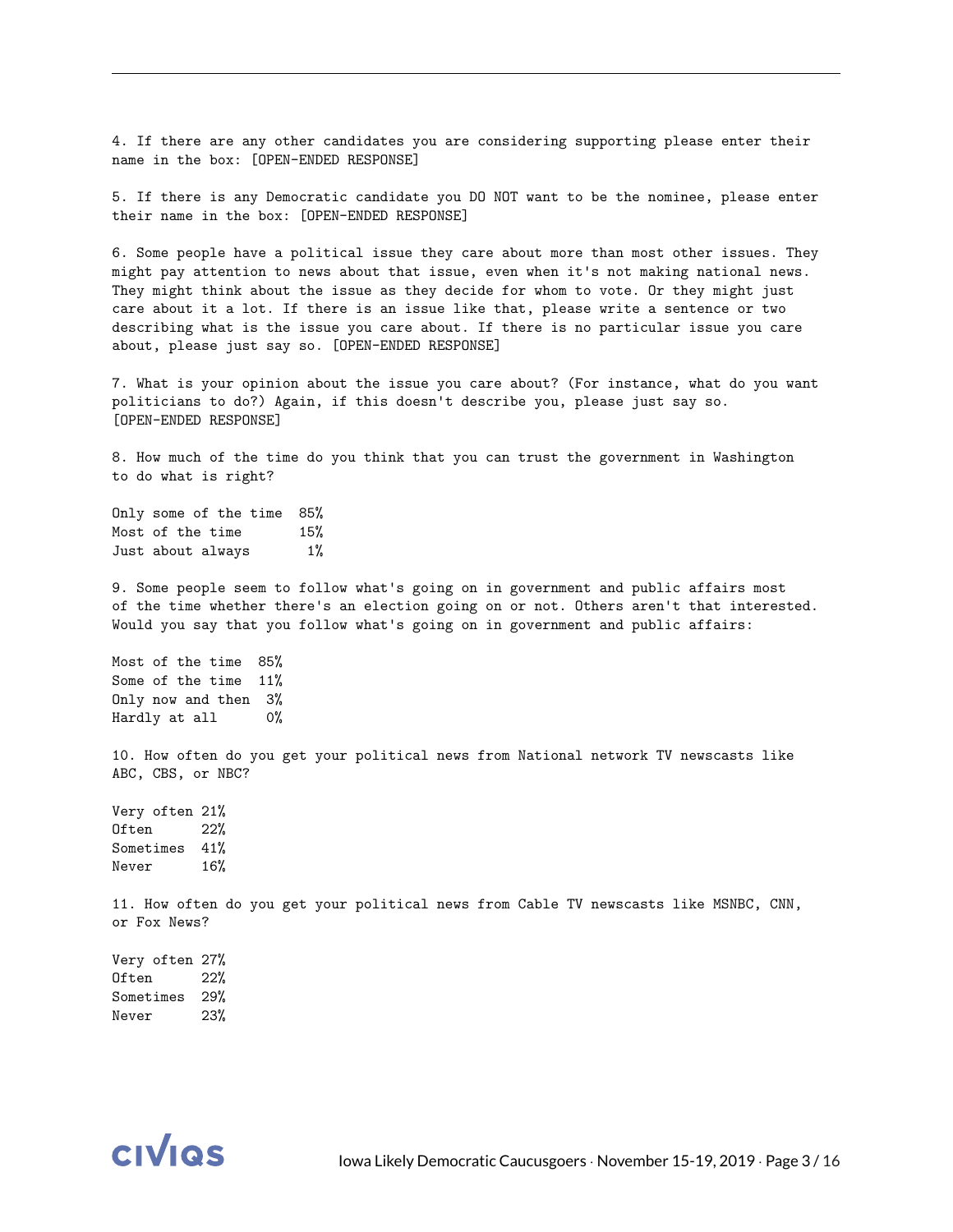12. How often do you get your political news from local television newscasts? Very often 12% Often 15% Sometimes 46% Never 27% 13. How often do you get your political news from late night comedy shows? Very often 10% Often 9% Sometimes 44% Never 38% 14. When it comes to politics do you usually think of yourself as: Extremely liberal 18% Liberal 39% Slightly liberal 20% Moderate or middle of the road 18% Slightly conservative 4% Conservative 1%<br>
Very conservative 0% Very conservative

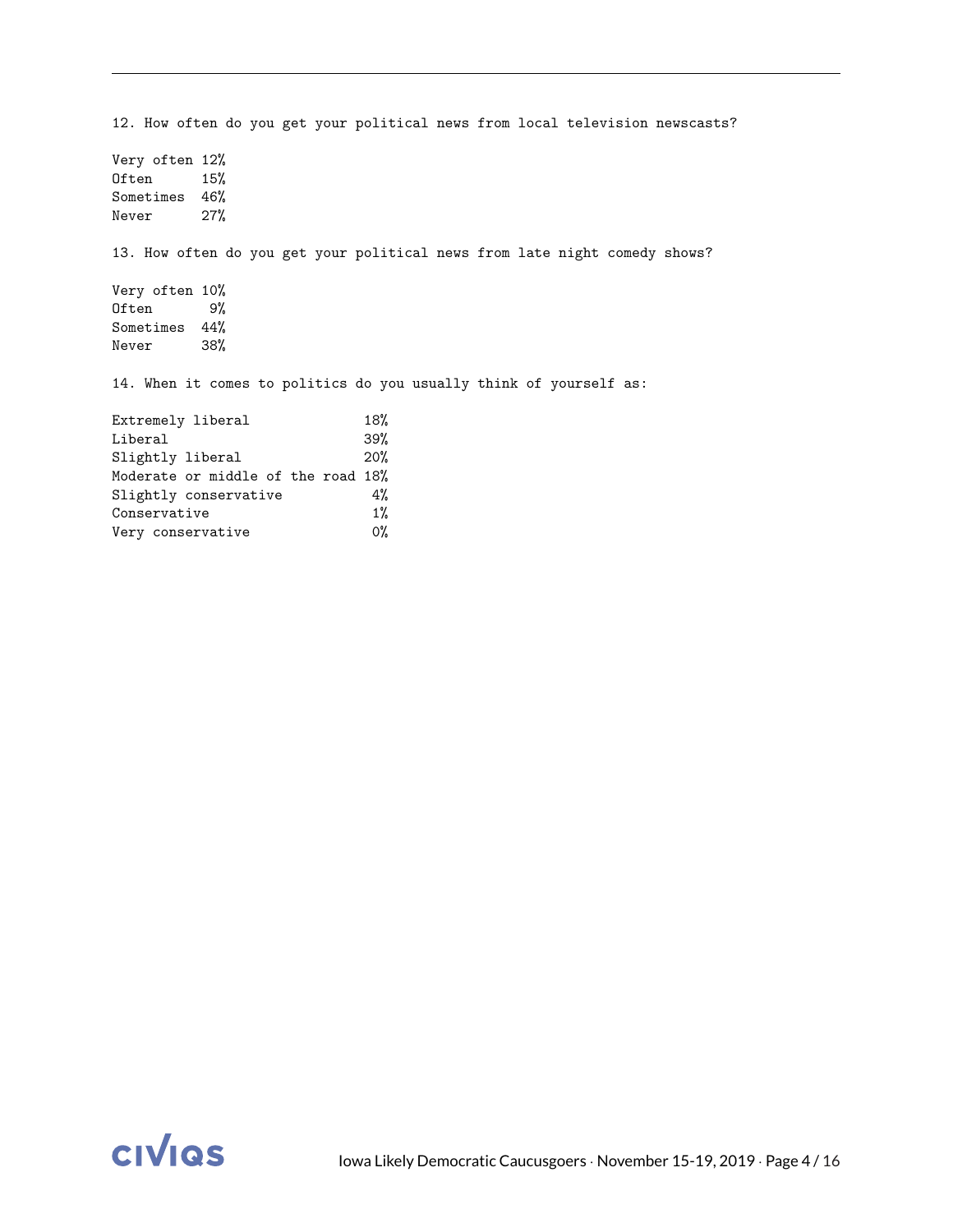### **Crosstabs**

1. How likely is it you will attend the Democratic Caucuses scheduled for February of 2020?

|                     | Total | Democrat Independent Female Male                            |     |     |     |                                   |     |     | 18-34 35-49 50-64 65+ |         |
|---------------------|-------|-------------------------------------------------------------|-----|-----|-----|-----------------------------------|-----|-----|-----------------------|---------|
| Definitely will     | 73%   | 80%                                                         |     | 58% |     | 69% 78%                           | 80% |     | 56% 82% 75%           |         |
| Probably will 27%   |       | 20%                                                         |     | 42% |     | $31\%$ 22\%                       | 20% | 44% |                       | 18% 25% |
|                     | Total | White Non-White                                             |     |     |     | Non-College College grad Postgrad |     |     |                       |         |
| Definitely will 73% |       | 74%                                                         | 48% |     | 69% |                                   | 76% |     | 87%                   |         |
| Probably will 27%   |       | 26%                                                         | 52% |     | 31% |                                   | 24% |     | 13%                   |         |
|                     | Total | Ideology: Extr liberal Liberal Slight liberal Moderate/Cons |     |     |     |                                   |     |     |                       |         |
| Definitely will     | 73%   |                                                             |     | 92% | 75% |                                   |     | 67% |                       | 67%     |
| Probably will 27%   |       |                                                             |     | 8%  | 25% |                                   |     | 33% |                       | 33%     |
|                     | Total | Caucus Vote: Buttigieg Warren Sanders Biden Other Unsure    |     |     |     |                                   |     |     |                       |         |
| Definitely will     | 73%   |                                                             |     | 67% | 80% | 75%                               | 81% | 70% |                       | 60%     |
| Probably will 27%   |       |                                                             |     | 33% | 20% | 25%                               | 19% | 30% |                       | 40%     |

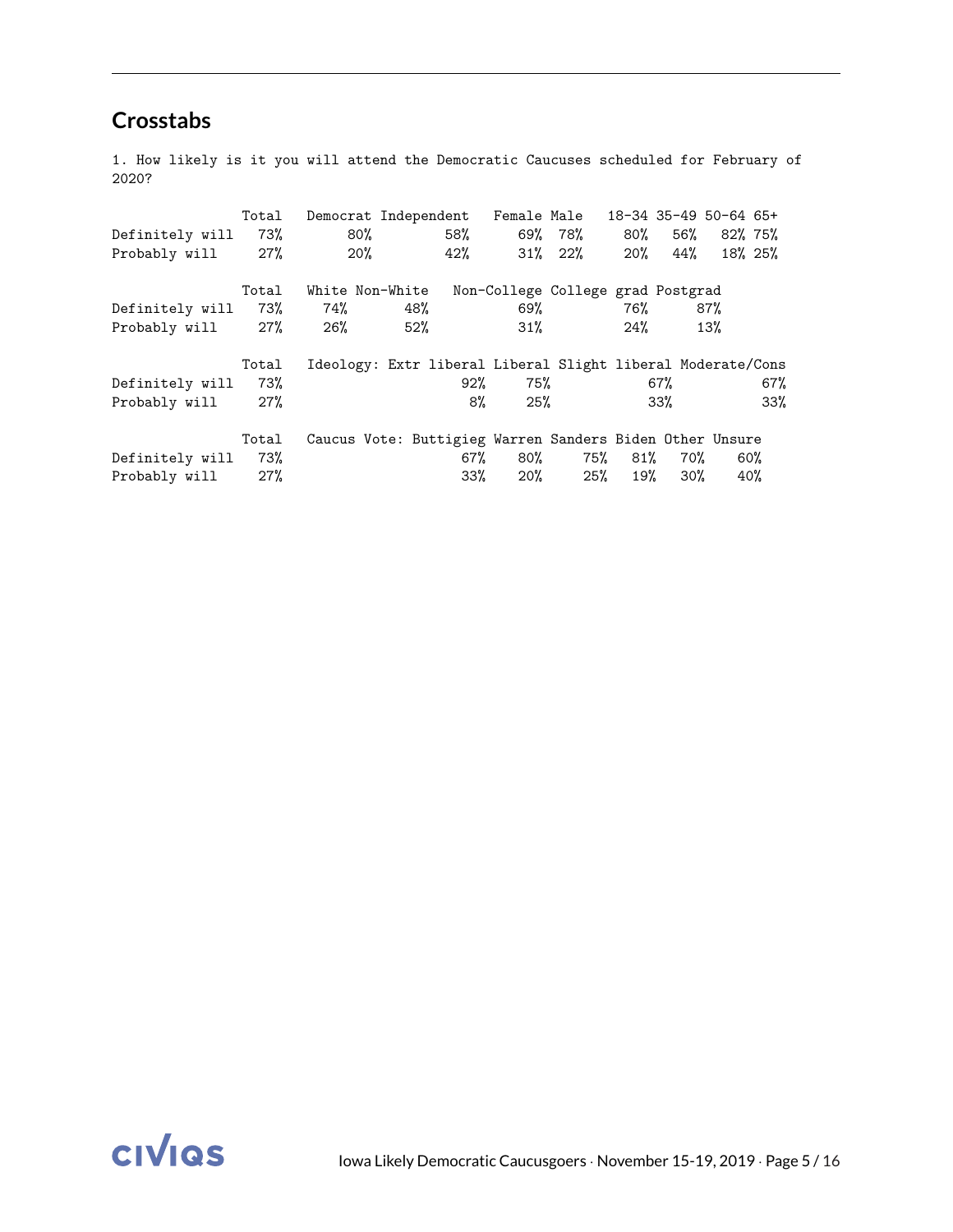|                     | Total | Democrat Independent                                        |       |       | Female Male |                                   |       | 18-34 35-49 50-64 65+ |       |         |
|---------------------|-------|-------------------------------------------------------------|-------|-------|-------------|-----------------------------------|-------|-----------------------|-------|---------|
| Pete Buttigieg      | 26%   | 29%                                                         |       | 22%   | 30%         | 24%                               | 21%   | 26%                   |       | 30% 29% |
| Elizabeth Warren    | 19%   | 22%                                                         |       | 12%   | 19%         | 17%                               | 26%   | 20%                   |       | 13% 15% |
| Bernie Sanders      | 18%   | 16%                                                         |       | 22%   | 13%         | 24%                               | 28%   | 22%                   | 16%   | $10\%$  |
| Joe Biden           | 12%   | 12%                                                         |       | 13%   | 14%         | 10%                               | 2%    | 12%                   | 15%   | 18%     |
| Amy Klobuchar       | 5%    | 5%                                                          |       | 5%    | 5%          | $4\%$                             | $1\%$ | 3%                    | 7%    | 6%      |
| Andrew Yang         | 4%    | 3%                                                          |       | 6%    | 3%          | 5%                                | 12%   | 3%                    | 2%    | 1%      |
| Tulsi Gabbard       | 2%    | $1\%$                                                       |       | 6%    | 2%          | 3%                                | 2%    | $4\%$                 | 2%    | 2%      |
| Kamala Harris       | 2%    | 2%                                                          |       | $1\%$ | 2%          | $1\%$                             | $1\%$ | $2\%$                 | 2%    | $1\%$   |
| Tom Steyer          | 2%    | $1\%$                                                       |       | 4%    | 2%          | $1\%$                             | 0%    | $1\%$                 | 3%    | 2%      |
| Cory Booker         | $1\%$ | 2%                                                          |       | 0%    | $1\%$       | $1\%$                             | $1\%$ | 0%                    | 2%    | $1\%$   |
| Steve Bullock       | $1\%$ | $1\%$                                                       |       | $1\%$ | 0%          | 2%                                | 0%    | 0%                    | 2%    | 2%      |
| Michael Bloomberg   | $1\%$ | 0%                                                          |       | 3%    | 2%          | 0%                                | 0%    | 3%                    | $1\%$ | $1\%$   |
| Marianne Williamson | $1\%$ | 0%                                                          |       | $1\%$ | 0%          | 2%                                | $1\%$ | $1\%$                 | $1\%$ | 0%      |
| Julian Castro       | $1\%$ | $1\%$                                                       |       | $1\%$ | $1\%$       | $1\%$                             | 3%    | 0%                    | 0%    | 0%      |
| Michael Bennet      | $1\%$ | $1\%$                                                       |       | 0%    | 0%          | $1\%$                             | $1\%$ | 0%                    | 0%    | $1\%$   |
| Joe Sestak          | 0%    | 0%                                                          |       | $1\%$ | 0%          | $1\%$                             | 0%    | 0%                    | $1\%$ | 0%      |
| Deval Patrick       | 0%    | 0%                                                          |       | 0%    | 0%          | 0%                                | 0%    | $1\%$                 | 0%    | 0%      |
| John Delaney        | $0\%$ | 0%                                                          |       | 0%    | 0%          | 0%                                | 0%    | 0%                    | 0%    | $1\%$   |
| Wayne Messam        | 0%    | 0%                                                          |       | 0%    | 0%          | 0%                                | 0%    | 0%                    | 0%    | 0%      |
| Unsure              | 3%    | 4%                                                          |       | 3%    | $4\%$       | 3%                                | 0%    | $1\%$                 | 3%    | 8%      |
|                     |       |                                                             |       |       |             |                                   |       |                       |       |         |
|                     | Total | White Non-White                                             |       |       |             | Non-College College grad Postgrad |       |                       |       |         |
| Pete Buttigieg      | 26%   | 28%                                                         | 14%   |       | 26%         |                                   | 27%   |                       | 28%   |         |
| Elizabeth Warren    | 19%   | 20%                                                         | 13%   |       | 14%         |                                   | 23%   |                       | 27%   |         |
| Bernie Sanders      | 18%   | 18%                                                         | 13%   |       | 20%         |                                   | 17%   |                       | 11%   |         |
| Joe Biden           | 12%   | 12%                                                         | 11%   |       | 15%         |                                   | 8%    |                       | 8%    |         |
| Amy Klobuchar       | 5%    | 5%                                                          | 6%    |       | 4%          |                                   | 5%    |                       | 6%    |         |
| Andrew Yang         | 4%    | $4\%$                                                       | 2%    |       | 5%          |                                   | $3\%$ |                       | $1\%$ |         |
| Tulsi Gabbard       | 2%    | $2\%$                                                       | 10%   |       | $3\%$       |                                   | $3\%$ |                       | $2\%$ |         |
| Kamala Harris       | 2%    | $1\%$                                                       | 9%    |       | $2\%$       |                                   | 2%    |                       | 3%    |         |
| Tom Steyer          | 2%    | $2\%$                                                       | 0%    |       | $2\%$       |                                   | 2%    |                       | 3%    |         |
| Cory Booker         | $1\%$ | $1\%$                                                       | 0%    |       | $1\%$       |                                   | 2%    |                       | $2\%$ |         |
| Steve Bullock       | $1\%$ | $1\%$                                                       | 0%    |       | $1\%$       |                                   | $1\%$ |                       | $4\%$ |         |
| Michael Bloomberg   | $1\%$ | $1\%$                                                       | 8%    |       | $2\%$       |                                   | 0%    |                       | $1\%$ |         |
| Marianne Williamson | $1\%$ | 0%                                                          | $3\%$ |       | 0%          |                                   | $2\%$ |                       | 0%    |         |
| Julian Castro       | $1\%$ | $1\%$                                                       | 0%    |       | $1\%$       |                                   | $1\%$ |                       | 0%    |         |
| Michael Bennet      | $1\%$ | $1\%$                                                       | 0%    |       | 0%          |                                   | $1\%$ |                       | 0%    |         |
| Joe Sestak          | 0%    | 0%                                                          | 0%    |       | 0%          |                                   | 0%    |                       | 0%    |         |
| Deval Patrick       | 0%    | 0%                                                          | $2\%$ |       | 0%          |                                   | 0%    |                       | $2\%$ |         |
| John Delaney        | 0%    | 0%                                                          | 0%    |       | 0%          |                                   | 0%    |                       | 0%    |         |
| Wayne Messam        | 0%    | 0%                                                          | 0%    |       | 0%          |                                   | 0%    |                       | 0%    |         |
| Unsure              | $3\%$ | $3\%$                                                       | 8%    |       | $3\%$       |                                   | 5%    |                       | $2\%$ |         |
|                     |       |                                                             |       |       |             |                                   |       |                       |       |         |
|                     | Total | Ideology: Extr liberal Liberal Slight liberal Moderate/Cons |       |       |             |                                   |       |                       |       |         |
| Pete Buttigieg      | 26%   |                                                             |       | 10%   | 31%         |                                   |       | 34%                   |       | 24%     |
| Elizabeth Warren    | 19%   |                                                             |       | 30%   | 22%         |                                   |       | 15%                   |       | 8%      |
| Bernie Sanders      | 18%   |                                                             |       | 43%   | 15%         |                                   |       | 12%                   |       | 11%     |
| Joe Biden           | 12%   |                                                             |       | $3\%$ | 9%          |                                   |       | 14%                   |       | 23%     |
| Amy Klobuchar       | 5%    |                                                             |       | $1\%$ | 5%          |                                   |       | 5%                    |       | 6%      |
| Andrew Yang         | 4%    |                                                             |       | $1\%$ | $4\%$       |                                   |       | 3%                    |       | 10%     |
|                     |       |                                                             |       |       |             |                                   |       |                       |       |         |

2. If the Democratic Caucuses were held today, which one of the following candidates would be your first choice?

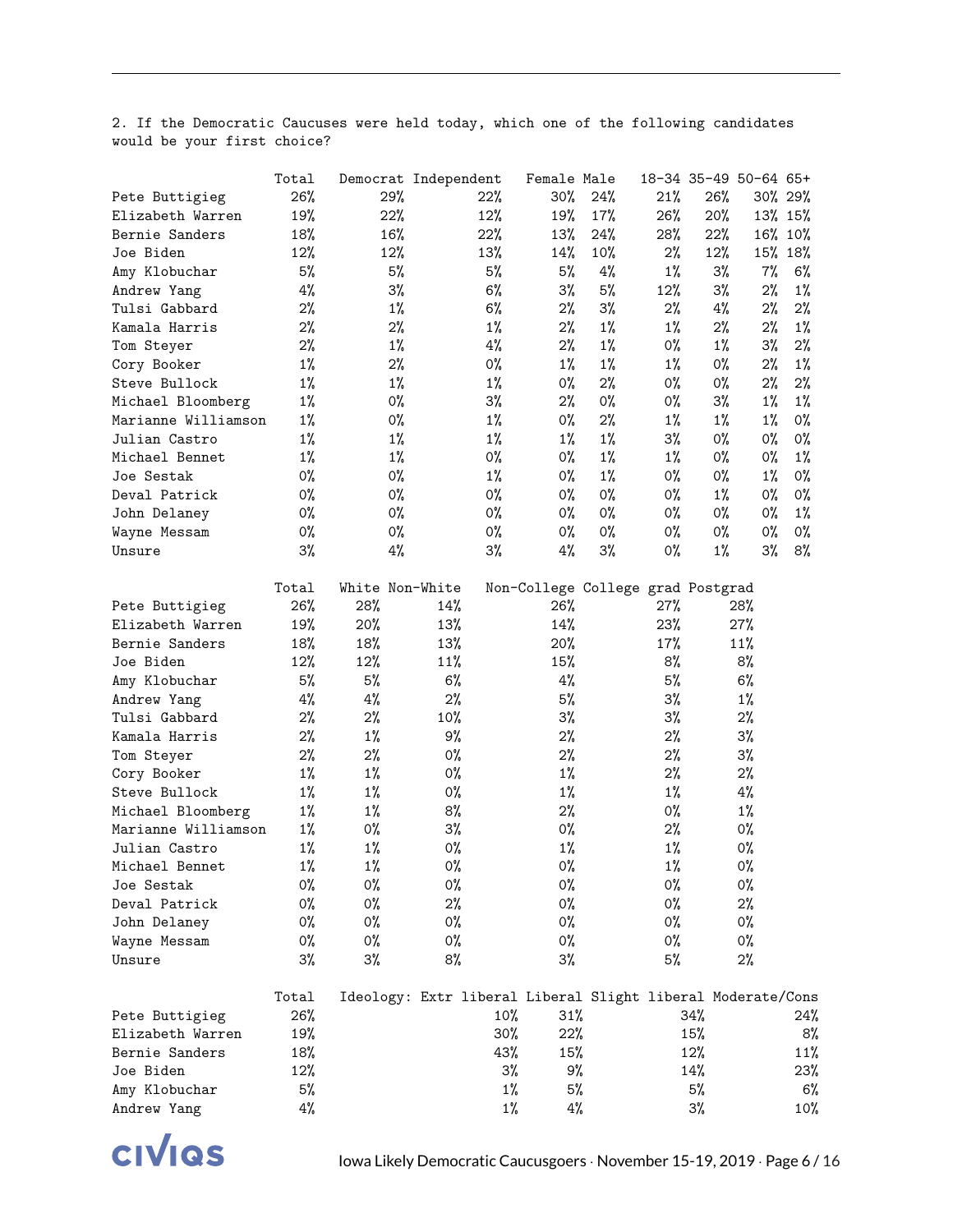| Tulsi Gabbard<br>Kamala Harris<br>Tom Steyer<br>Cory Booker<br>Steve Bullock<br>Michael Bloomberg | 2%<br>2%<br>2%<br>$1\%$<br>1%<br>1%<br>1%<br>1%<br>1% |  | 2%<br>$3\%$<br>$1\%$<br>0%<br>0%<br>$0\%$                | 1%<br>3%<br>$1\%$<br>2%<br>$1\%$ |                |      | 6%<br>1%<br>$1\%$<br>0%<br>$1\%$ |       | 4%<br>0%<br>2%<br>2% |
|---------------------------------------------------------------------------------------------------|-------------------------------------------------------|--|----------------------------------------------------------|----------------------------------|----------------|------|----------------------------------|-------|----------------------|
|                                                                                                   |                                                       |  |                                                          |                                  |                |      |                                  |       |                      |
|                                                                                                   |                                                       |  |                                                          |                                  |                |      |                                  |       |                      |
|                                                                                                   |                                                       |  |                                                          |                                  |                |      |                                  |       |                      |
|                                                                                                   |                                                       |  |                                                          |                                  |                |      |                                  |       |                      |
|                                                                                                   |                                                       |  |                                                          |                                  |                |      |                                  |       | 2%                   |
|                                                                                                   |                                                       |  |                                                          | 1%                               |                |      | 1%                               |       | $1\%$                |
| Marianne Williamson                                                                               |                                                       |  | 0%                                                       | $1\%$                            |                |      | $1\%$                            |       | $1\%$                |
| Julian Castro                                                                                     |                                                       |  | 4%                                                       | 0%                               |                |      | $0\%$                            |       | 0%                   |
| Michael Bennet                                                                                    |                                                       |  | 0%                                                       | 0%                               |                |      | $1\%$                            |       | 0%                   |
| Joe Sestak                                                                                        | 0%                                                    |  | 0%                                                       | 0%                               |                |      | 0%                               |       | 0%                   |
| Deval Patrick                                                                                     | 0%                                                    |  | 0%                                                       | 0%                               |                |      | 0%                               |       | 0%                   |
| John Delaney                                                                                      | 0%                                                    |  | 0%                                                       | 0%                               |                |      | $0\%$                            |       | $1\%$                |
| Wayne Messam                                                                                      | 0%                                                    |  | 0%                                                       | 0%                               |                |      | 0%                               |       | 0%                   |
| Unsure                                                                                            | $3\%$                                                 |  | 0%                                                       | 4%                               |                |      | 5%                               |       | 4%                   |
|                                                                                                   |                                                       |  |                                                          |                                  |                |      |                                  |       |                      |
|                                                                                                   | Total                                                 |  | Caucus Vote: Buttigieg Warren Sanders Biden Other Unsure |                                  |                |      |                                  |       |                      |
| Pete Buttigieg                                                                                    | 26%                                                   |  | 100%                                                     | 0%                               | 0%             | 0%   | 0%                               | $0\%$ |                      |
| Elizabeth Warren                                                                                  | 19%                                                   |  | 0%                                                       | 100%                             | 0%             | 0%   | 0%                               | 0%    |                      |
| Bernie Sanders                                                                                    | 18%                                                   |  | 0%                                                       | 0%                               | 100%           | 0%   | $0\%$                            | $0\%$ |                      |
| Joe Biden                                                                                         | 12%                                                   |  | 0%                                                       | 0%                               | $0\%$          | 100% | $0\%$                            | $0\%$ |                      |
| Amy Klobuchar                                                                                     | 5%                                                    |  | 0%                                                       | 0%                               | $0\%$          | 0%   | 23%                              | $0\%$ |                      |
| Andrew Yang                                                                                       | 4%                                                    |  | 0%                                                       | 0%                               | $0\%$          | 0%   | $20\%$                           | $0\%$ |                      |
| Tulsi Gabbard                                                                                     | 2%                                                    |  | 0%                                                       | 0%                               | 0%             | 0%   | 11%                              | 0%    |                      |
| Kamala Harris                                                                                     | 2%                                                    |  | 0%                                                       | $0\%$                            | $0\%$          | 0%   | 9%                               | $0\%$ |                      |
| Tom Steyer                                                                                        | 2%                                                    |  | 0%                                                       | 0%                               | $0\%$          | 0%   | 8%                               | $0\%$ |                      |
| Cory Booker                                                                                       | 1%                                                    |  | 0%                                                       | 0%                               | $0\%$          | 0%   | 5%                               | $0\%$ |                      |
| Steve Bullock                                                                                     | $1\%$                                                 |  | 0%                                                       | 0%                               | $0\%$          | 0%   | 5%                               | $0\%$ |                      |
| Michael Bloomberg                                                                                 | $1\%$                                                 |  | 0%                                                       | 0%                               | 0%             | 0%   | 5%                               | 0%    |                      |
| Marianne Williamson                                                                               | 1%                                                    |  | 0%                                                       | 0%                               | O <sub>0</sub> | 0%   | $3\%$                            | 0%    |                      |
| Julian Castro                                                                                     | 1%                                                    |  | 0%                                                       | 0%                               | $0\%$          | 0%   | $3\%$                            | 0%    |                      |
| Michael Bennet                                                                                    | 1%                                                    |  | 0%                                                       | 0%                               | $0\%$          | 0%   | 2%                               | 0%    |                      |
| Joe Sestak                                                                                        | $0\%$                                                 |  | 0%                                                       | 0%                               | 0%             | 0%   | $1\%$                            | 0%    |                      |
| Deval Patrick                                                                                     | $0\%$                                                 |  | 0%                                                       | 0%                               | $0\%$          | 0%   | $1\%$                            | 0%    |                      |
| John Delaney                                                                                      | $0\%$                                                 |  | 0%                                                       | 0%                               | 0%             | 0%   | $1\%$                            | 0%    |                      |
| Wayne Messam                                                                                      | 0%                                                    |  | 0%                                                       | 0%                               | 0%             | 0%   | $1\%$                            | 0%    |                      |
| Unsure                                                                                            | $3\%$                                                 |  | 0%                                                       | 0%                               | 0%             | 0%   | 0%                               | 100%  |                      |

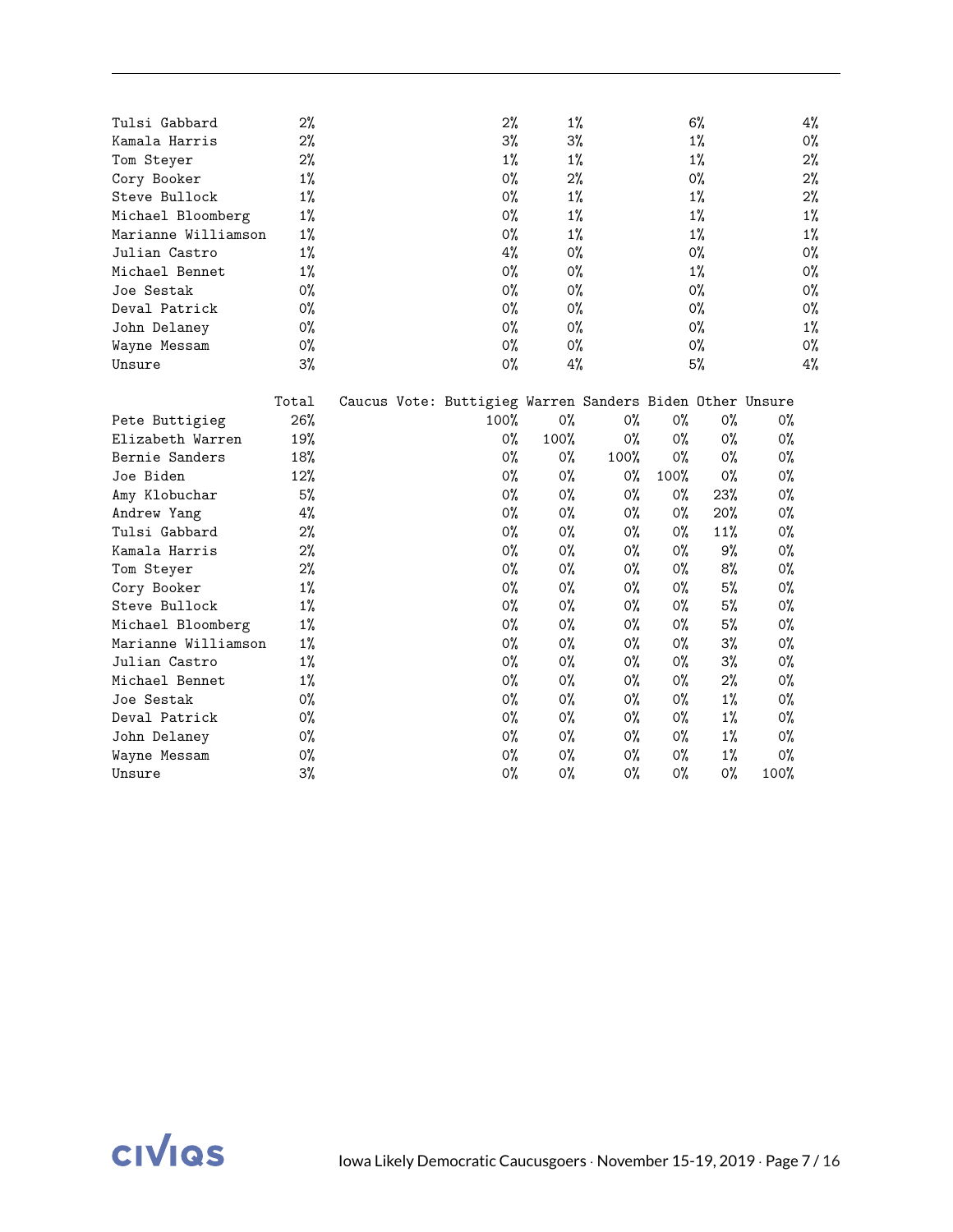3. If the Democratic Caucuses were held today, which one of the following candidates would be your second choice?

|                     | Total | Democrat Independent |                                                             |       | Female Male |                                   |       | 18-34 35-49 50-64 65+ |       |         |
|---------------------|-------|----------------------|-------------------------------------------------------------|-------|-------------|-----------------------------------|-------|-----------------------|-------|---------|
| Elizabeth Warren    | 22%   | 22%                  |                                                             | 22%   | 20%         | 23%                               | 24%   | 20%                   |       | 21% 22% |
| Pete Buttigieg      | 17%   | 19%                  |                                                             | 15%   | 16%         | 17%                               | 17%   | 17%                   |       | 14% 19% |
| Bernie Sanders      | 11%   | 10%                  |                                                             | 13%   | 11%         | 11%                               | 11%   | 19%                   | 10%   | 3%      |
| Joe Biden           | 10%   | 11%                  |                                                             | 9%    | 13%         | $7\%$                             | 6%    | $6\%$                 |       | 11% 18% |
| Amy Klobuchar       | 8%    | 9%                   |                                                             | 5%    | $10\%$      | 5%                                | $7\%$ | $2\%$                 |       | 12% 11% |
| Kamala Harris       | $7\%$ | $7\%$                |                                                             | 5%    | 9%          | $3\%$                             | $6\%$ | 10%                   | 6%    | 5%      |
| Tulsi Gabbard       | $4\%$ | $4\%$                |                                                             | $4\%$ | $1\%$       | 8%                                | 10%   | 2%                    | 2%    | 3%      |
| Tom Steyer          | $4\%$ | $4\%$                |                                                             | $3\%$ | $2\%$       | 6%                                | $1\%$ | 6%                    | $3\%$ | 4%      |
| Cory Booker         | $3\%$ | $3\%$                |                                                             | $4\%$ | 4%          | $3\%$                             | $4\%$ | 6%                    | $2\%$ | 3%      |
| Andrew Yang         | $3\%$ | 2%                   |                                                             | $4\%$ | $3\%$       | $3\%$                             | 5%    | 3%                    | 2%    | 0%      |
| Julian Castro       | 2%    | 2%                   |                                                             | $1\%$ | $1\%$       | $1\%$                             | $3\%$ | $1\%$                 | 2%    | 0%      |
| Steve Bullock       | $1\%$ | 2%                   |                                                             | 0%    | $1\%$       | 2%                                | 0%    | 0%                    | $3\%$ | 2%      |
| Deval Patrick       | $1\%$ | 0%                   |                                                             | $3\%$ | $1\%$       | $1\%$                             | 0%    | 2%                    | $1\%$ | 0%      |
| Marianne Williamson | $1\%$ | 0%                   |                                                             | $1\%$ | 0%          | $1\%$                             | $1\%$ | $1\%$                 | $1\%$ | 0%      |
| John Delaney        | $1\%$ | 0%                   |                                                             | $1\%$ | 0%          | $1\%$                             | $1\%$ | 0%                    | $1\%$ | $1\%$   |
| Michael Bennet      | $1\%$ | $1\%$                |                                                             | 0%    | $1\%$       | 0%                                | 0%    | 0%                    | $1\%$ | 0%      |
| Michael Bloomberg   | 0%    | 0%                   |                                                             | $1\%$ | 0%          | $1\%$                             | 0%    | 0%                    | $2\%$ | 0%      |
| Joe Sestak          | 0%    | 0%                   |                                                             | 0%    | 0%          | 0%                                | 0%    | 0%                    | 0%    | 0%      |
| Unsure              | 6%    | 6%                   |                                                             | 8%    | 5%          | $7\%$                             | $4\%$ | 4%                    |       | 5% 10%  |
|                     |       |                      |                                                             |       |             |                                   |       |                       |       |         |
|                     | Total | White Non-White      |                                                             |       |             | Non-College College grad Postgrad |       |                       |       |         |
| Elizabeth Warren    | 22%   | 20%                  | 32%                                                         |       | 21%         |                                   | 23%   |                       | 21%   |         |
| Pete Buttigieg      | 17%   | 19%                  | 7%                                                          |       | 18%         |                                   | 15%   |                       | 16%   |         |
| Bernie Sanders      | 11%   | 11%                  | 11%                                                         |       | 12%         |                                   | 11%   |                       | 6%    |         |
| Joe Biden           | 10%   | 11%                  | 4%                                                          |       | 12%         |                                   | 6%    |                       | 12%   |         |
| Amy Klobuchar       | 8%    | 8%                   | 3%                                                          |       | 9%          |                                   | 3%    |                       | 11%   |         |
| Kamala Harris       | 7%    | 6%                   | 13%                                                         |       | 5%          |                                   | 11%   |                       | 8%    |         |
| Tulsi Gabbard       | 4%    | 4%                   | 3%                                                          |       | 5%          |                                   | $4\%$ |                       | 0%    |         |
| Tom Steyer          | 4%    | 3%                   | 4%                                                          |       | $3\%$       |                                   | $4\%$ |                       | $4\%$ |         |
| Cory Booker         | 3%    | 4%                   | $1\%$                                                       |       | 4%          |                                   | 2%    |                       | 6%    |         |
| Andrew Yang         | 3%    | 3%                   | 0%                                                          |       | 2%          |                                   | 4%    |                       | 3%    |         |
| Julian Castro       | 2%    | 2%                   | 0%                                                          |       | $1\%$       |                                   | 2%    |                       | $2\%$ |         |
| Steve Bullock       | $1\%$ | $1\%$                | 0%                                                          |       | $1\%$       |                                   | 2%    |                       | $3\%$ |         |
| Deval Patrick       | $1\%$ | 0%                   | 6%                                                          |       | $1\%$       |                                   | 0%    |                       | 0%    |         |
| Marianne Williamson | $1\%$ | $1\%$                | 3%                                                          |       | 0%          |                                   | 2%    |                       | 0%    |         |
| John Delaney        | $1\%$ | $1\%$                | 0%                                                          |       | 0%          |                                   | $1\%$ |                       | $1\%$ |         |
| Michael Bennet      | $1\%$ | $1\%$                | 0%                                                          |       | 0%          |                                   | 0%    |                       | 0%    |         |
| Michael Bloomberg   | 0%    | 0%                   | 2%                                                          |       | 0%          |                                   | 0%    |                       | $2\%$ |         |
| Joe Sestak          | 0%    | 0%                   | 0%                                                          |       | 0%          |                                   | 0%    |                       | 0%    |         |
| Unsure              | $6\%$ | 6%                   | 12%                                                         |       | 5%          |                                   | 8%    |                       | 7%    |         |
|                     |       |                      |                                                             |       |             |                                   |       |                       |       |         |
|                     | Total |                      | Ideology: Extr liberal Liberal Slight liberal Moderate/Cons |       |             |                                   |       |                       |       |         |
| Elizabeth Warren    | 22%   |                      |                                                             | 36%   | 23%         |                                   |       | 16%                   |       | 14%     |
| Pete Buttigieg      | 17%   |                      |                                                             | 9%    | 17%         |                                   |       | 19%                   |       | 13%     |
| Bernie Sanders      | 11%   |                      |                                                             | 16%   | 16%         |                                   |       | 9%                    |       | 4%      |
| Joe Biden           | 10%   |                      |                                                             | 9%    | 8%          |                                   |       | 12%                   |       | 12%     |
| Amy Klobuchar       | 8%    |                      |                                                             | $1\%$ | 11%         |                                   |       | 8%                    |       | 11%     |
| Kamala Harris       | 7%    |                      |                                                             | 11%   | 9%          |                                   |       | 2%                    |       | $7\%$   |
| Tulsi Gabbard       | 4%    |                      |                                                             | 7%    | 1%          |                                   |       | 5%                    |       | 6%      |
| Tom Steyer          | 4%    |                      |                                                             | $1\%$ | $1\%$       |                                   |       | 8%                    |       | 6%      |
|                     |       |                      |                                                             |       |             |                                   |       |                       |       |         |

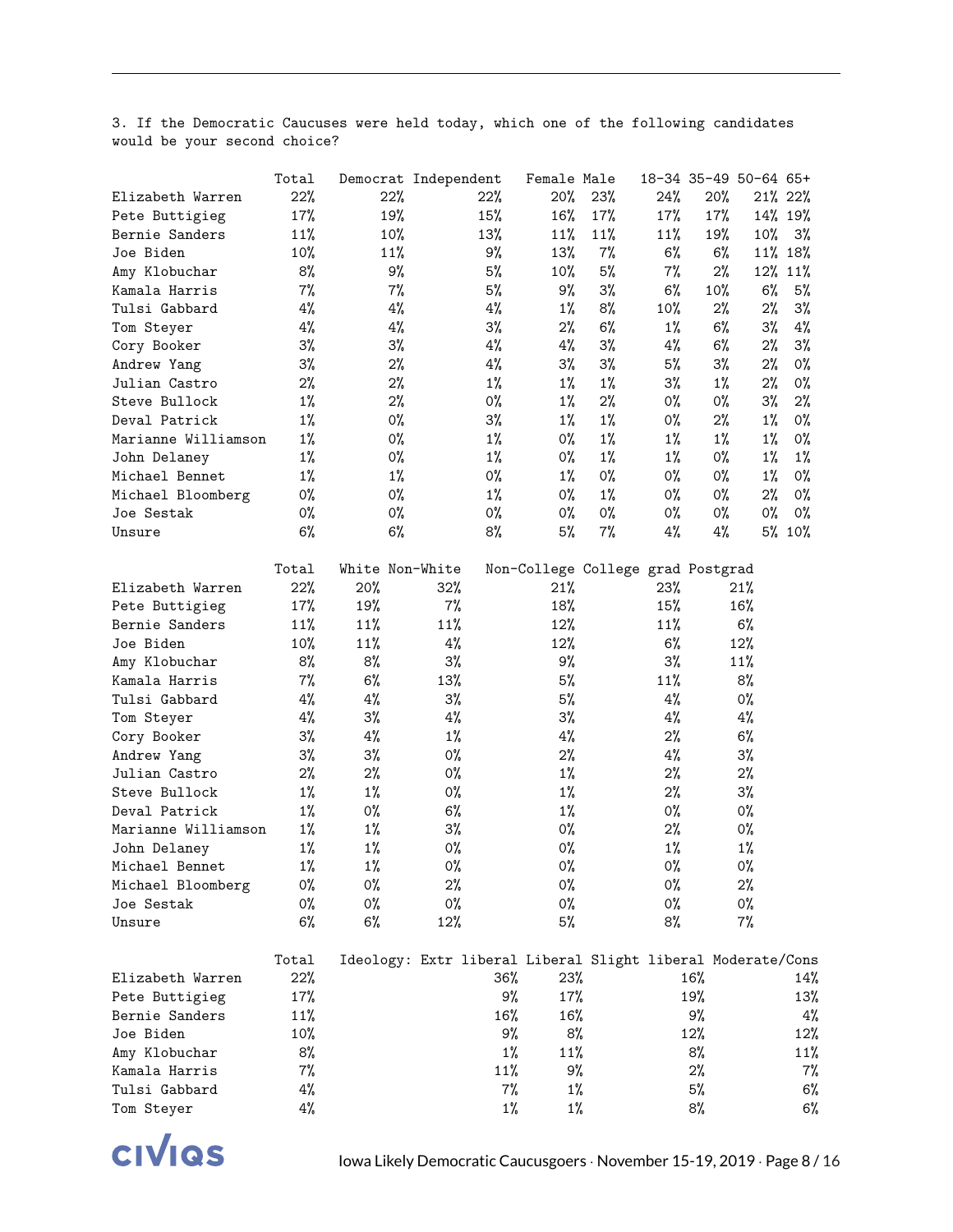| Cory Booker         | $3\%$ |  | $1\%$                                                    | 6%    |       |       | 4%    |       | 2%    |
|---------------------|-------|--|----------------------------------------------------------|-------|-------|-------|-------|-------|-------|
| Andrew Yang         | 3%    |  | $2\%$                                                    | 3%    |       |       | 2%    |       | 5%    |
| Julian Castro       | 2%    |  | $1\%$                                                    | 2%    |       |       | 2%    |       | 2%    |
| Steve Bullock       | 1%    |  | 0%                                                       | $1\%$ |       |       | 2%    |       | 0%    |
| Deval Patrick       | 1%    |  | 0%                                                       | 0%    |       |       | $2\%$ |       | 0%    |
| Marianne Williamson | $1\%$ |  | $2\%$                                                    | $0\%$ |       |       | $0\%$ |       | 3%    |
| John Delaney        | 1%    |  | 0%                                                       | $0\%$ |       |       | $0\%$ |       | 3%    |
| Michael Bennet      | 1%    |  | 0%                                                       | 0%    |       |       | $2\%$ |       | $1\%$ |
| Michael Bloomberg   | 0%    |  | 0%                                                       | $0\%$ |       |       | $0\%$ |       | $1\%$ |
| Joe Sestak          | 0%    |  | 0%                                                       | $0\%$ |       |       | 0%    |       | 0%    |
| Unsure              | 6%    |  | 3%                                                       | 5%    |       |       | $7\%$ |       | 11%   |
|                     | Total |  | Caucus Vote: Buttigieg Warren Sanders Biden Other Unsure |       |       |       |       |       |       |
| Elizabeth Warren    | 22%   |  | 28%                                                      | 5%    | 51%   | 14%   | 12%   | 0%    |       |
| Pete Buttigieg      | 17%   |  | 4%                                                       | 28%   | 11%   | 31%   | 23%   | 6%    |       |
| Bernie Sanders      | 11%   |  | 9%                                                       | 21%   | $7\%$ | 10%   | 10%   | 0%    |       |
| Joe Biden           | 10%   |  | 18%                                                      | 13%   | 4%    | 5%    | 8%    | 0%    |       |
| Amy Klobuchar       | 8%    |  | 13%                                                      | $3\%$ | $3\%$ | 20%   | $4\%$ | 0%    |       |
| Kamala Harris       | $7\%$ |  | 9%                                                       | 17%   | $0\%$ | 2%    | 4%    | 0%    |       |
| Tulsi Gabbard       | 4%    |  | 0%                                                       | 0%    | 14%   | $1\%$ | 6%    | 0%    |       |
| Tom Steyer          | 4%    |  | 8%                                                       | $0\%$ | 5%    | $1\%$ | $2\%$ | $2\%$ |       |
| Cory Booker         | 3%    |  | $3\%$                                                    | 5%    | $0\%$ | 4%    | 5%    | 5%    |       |
| Andrew Yang         | 3%    |  | $2\%$                                                    | $1\%$ | $3\%$ | 0%    | 6%    | 0%    |       |
| Julian Castro       | $2\%$ |  | 0%                                                       | 4%    | $1\%$ | 0%    | 3%    | $0\%$ |       |
| Steve Bullock       | 1%    |  | 2%                                                       | 0%    | $0\%$ | $2\%$ | 2%    | $0\%$ |       |
| Deval Patrick       | 1%    |  | $1\%$                                                    | $0\%$ | $0\%$ | 0%    | $3\%$ | $0\%$ |       |
| Marianne Williamson | $1\%$ |  | 0%                                                       | $1\%$ | 0%    | 0%    | $2\%$ | $0\%$ |       |
| John Delaney        | $1\%$ |  | 0%                                                       | 0%    | 0%    | $1\%$ | $2\%$ | 0%    |       |
| Michael Bennet      | 1%    |  | 0%                                                       | $0\%$ | 0%    | 2%    | $1\%$ | 0%    |       |
| Michael Bloomberg   | 0%    |  | 0%                                                       | 0%    | 0%    | 0%    | $2\%$ | 0%    |       |
| Joe Sestak          | 0%    |  | 0%                                                       | 0%    | 0%    | 0%    | 0%    | 0%    |       |
| Unsure              | 6%    |  | $2\%$                                                    | 2%    | $1\%$ | 8%    | 5%    | 87%   |       |
|                     |       |  |                                                          |       |       |       |       |       |       |

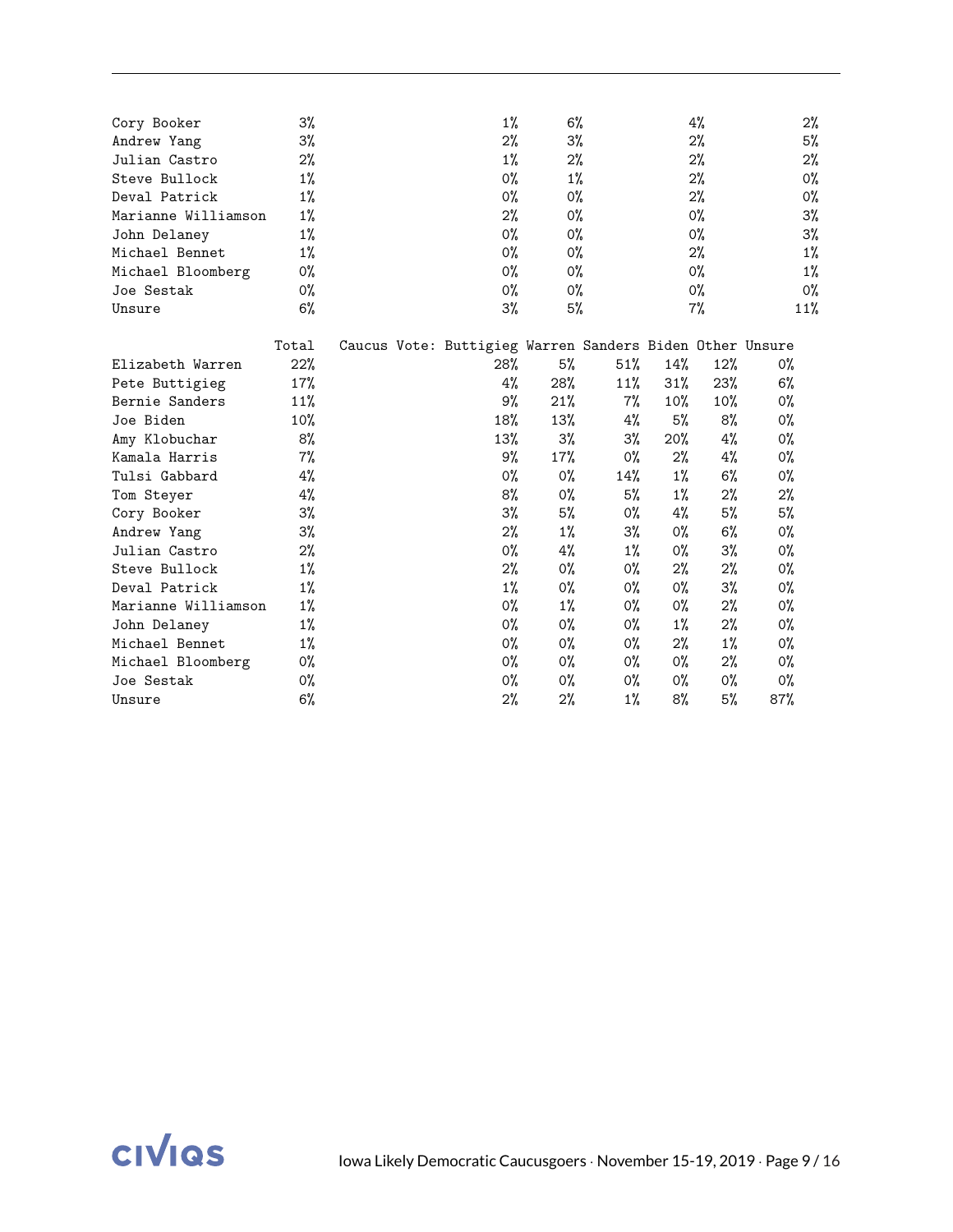8. How much of the time do you think that you can trust the government in Washington to do what is right?

|                       | Total  | Democrat Independent                                        |       |        | Female Male |                                   |        | 18-34 35-49 50-64 65+ |         |                 |
|-----------------------|--------|-------------------------------------------------------------|-------|--------|-------------|-----------------------------------|--------|-----------------------|---------|-----------------|
| Only some of the time | 85%    | 82%                                                         |       | $91\%$ |             | 86% 83%                           | $81\%$ | 87%                   |         | 83% 87%         |
| Most of the time      | $15\%$ | 17%                                                         |       | 9%     | 13%         | 17%                               | 18%    | $12\%$                | 16% 13% |                 |
| Just about always     | $1\%$  | $1\%$                                                       |       | 0%     | $1\%$       | 0%                                | $1\%$  | $1\%$                 |         | $1\% \quad 0\%$ |
|                       | Total  | White Non-White                                             |       |        |             | Non-College College grad Postgrad |        |                       |         |                 |
| Only some of the time | 85%    | 85%                                                         | 88%   |        | 86%         |                                   | 83%    |                       | 79%     |                 |
| Most of the time      | $15\%$ | 15%                                                         | 9%    |        | 13%         |                                   | 16%    |                       | $20\%$  |                 |
| Just about always     | $1\%$  | 0%                                                          | $3\%$ |        | $1\%$       |                                   | $1\%$  |                       | $1\%$   |                 |
|                       | Total  | Ideology: Extr liberal Liberal Slight liberal Moderate/Cons |       |        |             |                                   |        |                       |         |                 |
| Only some of the time | 85%    |                                                             |       | 88%    | 84%         |                                   |        | 84%                   |         | 82%             |
| Most of the time      | 15%    |                                                             |       | 11%    | $16\%$      |                                   |        | 16%                   |         | 17%             |
| Just about always     | $1\%$  |                                                             |       | $1\%$  | $1\%$       |                                   |        | 0%                    |         | 2%              |
|                       | Total  | Caucus Vote: Buttigieg Warren Sanders Biden Other Unsure    |       |        |             |                                   |        |                       |         |                 |
| Only some of the time | 85%    |                                                             |       | 88%    | 79%         | 88%                               | 70%    | 89%                   |         | 98%             |
|                       |        |                                                             |       |        |             |                                   |        |                       |         |                 |
| Most of the time      | 15%    |                                                             |       | 12%    | 20%         | $10\%$                            | 30%    | $10\%$                |         | 2%              |

9. Some people seem to follow what's going on in government and public affairs most of the time whether there's an election going on or not. Others aren't that interested. Would you say that you follow what's going on in government and public affairs:

|                      | Total                   |                 |        | Democrat Independent Female Male                            |       |                                   |        | 18-34 35-49 50-64 65+ |       |         |
|----------------------|-------------------------|-----------------|--------|-------------------------------------------------------------|-------|-----------------------------------|--------|-----------------------|-------|---------|
| Most of the time     | 85%                     | 87%             |        | 82%                                                         |       | 86% 86%                           | 80%    | 79%                   |       | 94% 89% |
| Some of the time     | 11%                     | 11%             |        | 12%                                                         | 10%   | 13%                               | $15\%$ | 16%                   |       | 5% 11%  |
| Only now and then 3% |                         | $2\%$           |        | 5%                                                          | 4%    | $1\%$                             | 5%     | 6%                    |       | 1% 0%   |
| Hardly at all        | O <sub>0</sub>          | 0%              |        | 0%                                                          | 0%    | 0%                                | $0\%$  | 0%                    |       | 0% 0%   |
|                      | Total                   | White Non-White |        |                                                             |       | Non-College College grad Postgrad |        |                       |       |         |
| Most of the time     | 85%                     | 88%             | 64%    |                                                             | 85%   |                                   | 84%    |                       | 90%   |         |
| Some of the time     | 11%                     | 11%             | $17\%$ |                                                             | 12%   |                                   | 12%    |                       | $7\%$ |         |
| Only now and then 3% |                         | $2\%$           | 19%    |                                                             | $3\%$ |                                   | 4%     |                       | $1\%$ |         |
| Hardly at all        | $\mathsf{O}\mathcal{C}$ | 0%              | 0%     |                                                             | 0%    |                                   | 0%     |                       | $1\%$ |         |
|                      | Total                   |                 |        | Ideology: Extr liberal Liberal Slight liberal Moderate/Cons |       |                                   |        |                       |       |         |
| Most of the time     | 85%                     |                 |        | 94%                                                         | 87%   |                                   |        | 84%                   |       | 78%     |
| Some of the time     | 11%                     |                 |        |                                                             | 5%    | 11%                               |        | 7%                    |       | 19%     |
| Only now and then    | 3%                      |                 |        | $1\%$                                                       |       | $1\%$                             |        | 9%                    |       | 3%      |
| Hardly at all        | 0%                      |                 |        | $1\%$                                                       | 0%    |                                   |        | 0%                    |       | $0\%$   |
|                      | Total                   |                 |        | Caucus Vote: Buttigieg Warren Sanders Biden Other Unsure    |       |                                   |        |                       |       |         |
| Most of the time     | 85%                     |                 |        | 82%                                                         | 87%   | 84%                               | 97%    | 83%                   |       | 86%     |
| Some of the time     | 11%                     |                 |        | $17\%$                                                      | 8%    | 14%                               | 3%     | 9%                    |       | 14%     |
| Only now and then    |                         |                 |        |                                                             |       |                                   |        |                       |       | 0%      |
|                      | 3%                      |                 |        | $1\%$                                                       | $5\%$ | $2\%$                             | 0%     | $7\%$                 |       |         |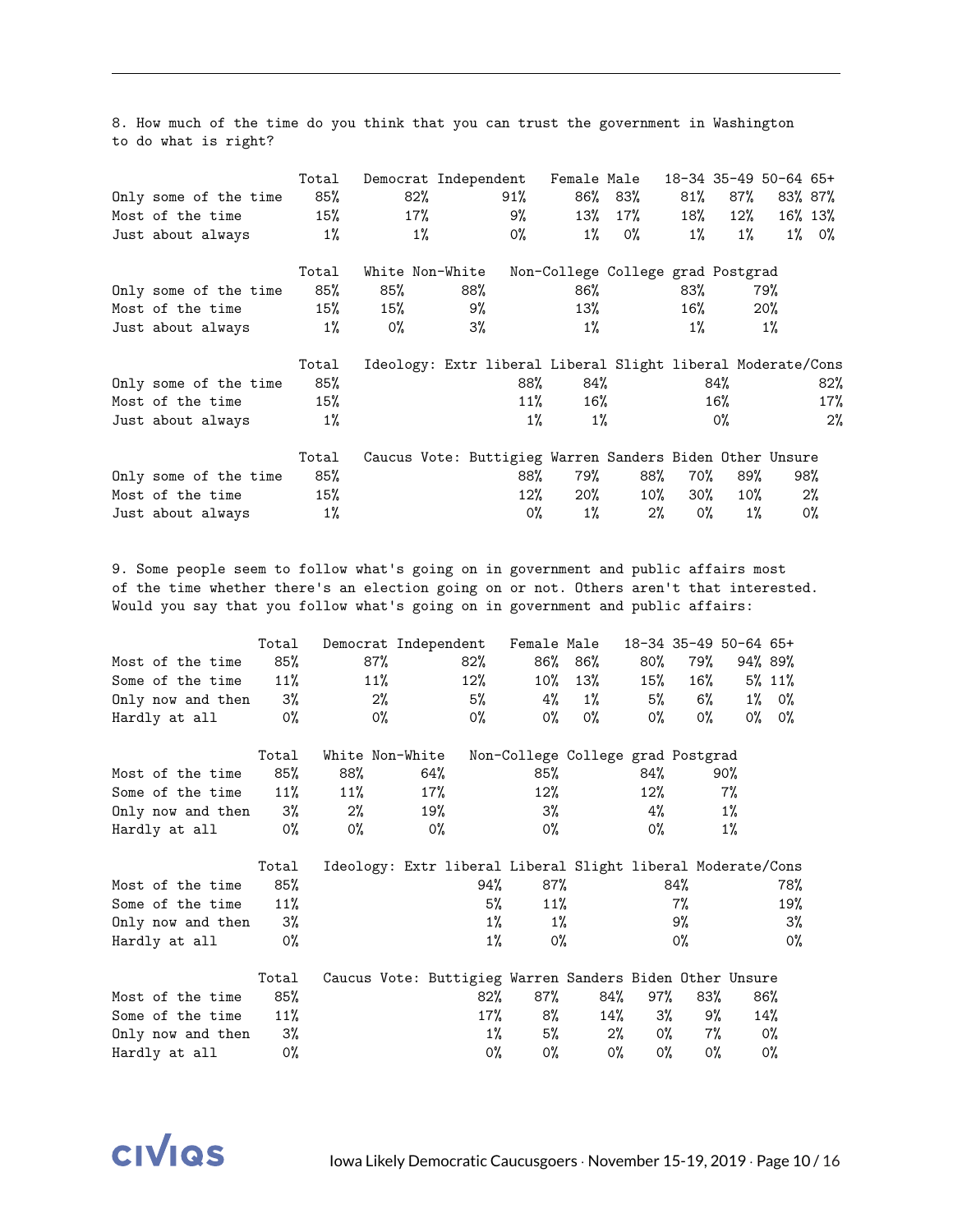|                         | Total | Democrat Independent Female Male                            |        |     |            |                                   |           |             | 18-34 35-49 50-64 65+ |           |
|-------------------------|-------|-------------------------------------------------------------|--------|-----|------------|-----------------------------------|-----------|-------------|-----------------------|-----------|
| Very often              | 21%   | 22%                                                         |        | 19% |            | 22% 20%                           | 7%        | 19%         |                       | 26% 31%   |
| Often                   | 22%   | 24%                                                         |        | 19% | 26%        | 18% 6%                            |           |             | $23\%$ 28% $29\%$     |           |
| Sometimes               | 41%   | 39%                                                         |        | 43% |            | 39% 42%                           |           |             | 56% 41% 35% 32%       |           |
| Never                   | 16%   | $15\%$                                                      |        | 19% |            | 13% 20%                           | $31\%$    | 16%         |                       | $11\%$ 8% |
|                         | Total | White Non-White                                             |        |     |            | Non-College College grad Postgrad |           |             |                       |           |
| Very often              | 21%   | 21%                                                         | 18%    |     | 23%        |                                   | 17%       |             | 21%                   |           |
| Often                   | 22%   | 20%                                                         | 37%    |     | 22%        |                                   | 22%       |             | $22\%$                |           |
| Sometimes $41\%$ $43\%$ |       |                                                             | $31\%$ |     | 41%        |                                   |           | 39%         | 41%                   |           |
| Never                   | 16%   | 17%                                                         | 13%    |     | 13%        |                                   | 23%       |             | 17%                   |           |
|                         | Total | Ideology: Extr liberal Liberal Slight liberal Moderate/Cons |        |     |            |                                   |           |             |                       |           |
| Very often              | 21%   |                                                             |        | 18% | 16%        |                                   |           | 24%         |                       | 28%       |
| Often                   | 22%   |                                                             |        |     | $16\%$     | $20\%$                            |           | 26%         |                       | 27%       |
| Sometimes               | 41%   |                                                             |        |     | 37%        | 49%                               |           | 39%         |                       | 30%       |
| Never                   | 16%   |                                                             |        |     | 29%<br>15% |                                   |           | $11\%$      |                       | 14%       |
|                         | Total | Caucus Vote: Buttigieg Warren Sanders Biden Other Unsure    |        |     |            |                                   |           |             |                       |           |
| Very often              | 21%   |                                                             |        | 19% | 17%        |                                   | 15% 34%   |             | 27%                   | 14%       |
| Often                   | 22%   |                                                             |        | 25% | 19%        |                                   |           | 19% 32% 19% |                       | 24%       |
| Sometimes               | 41%   |                                                             |        |     |            | 48% 47% 39% 29% 33%               |           |             |                       | 45%       |
| Never                   | 16%   |                                                             |        | 8%  | 17%        |                                   | 27%<br>5% | 21%         |                       | 17%       |

10. How often do you get your political news from National network TV newscasts like ABC, CBS, or NBC?

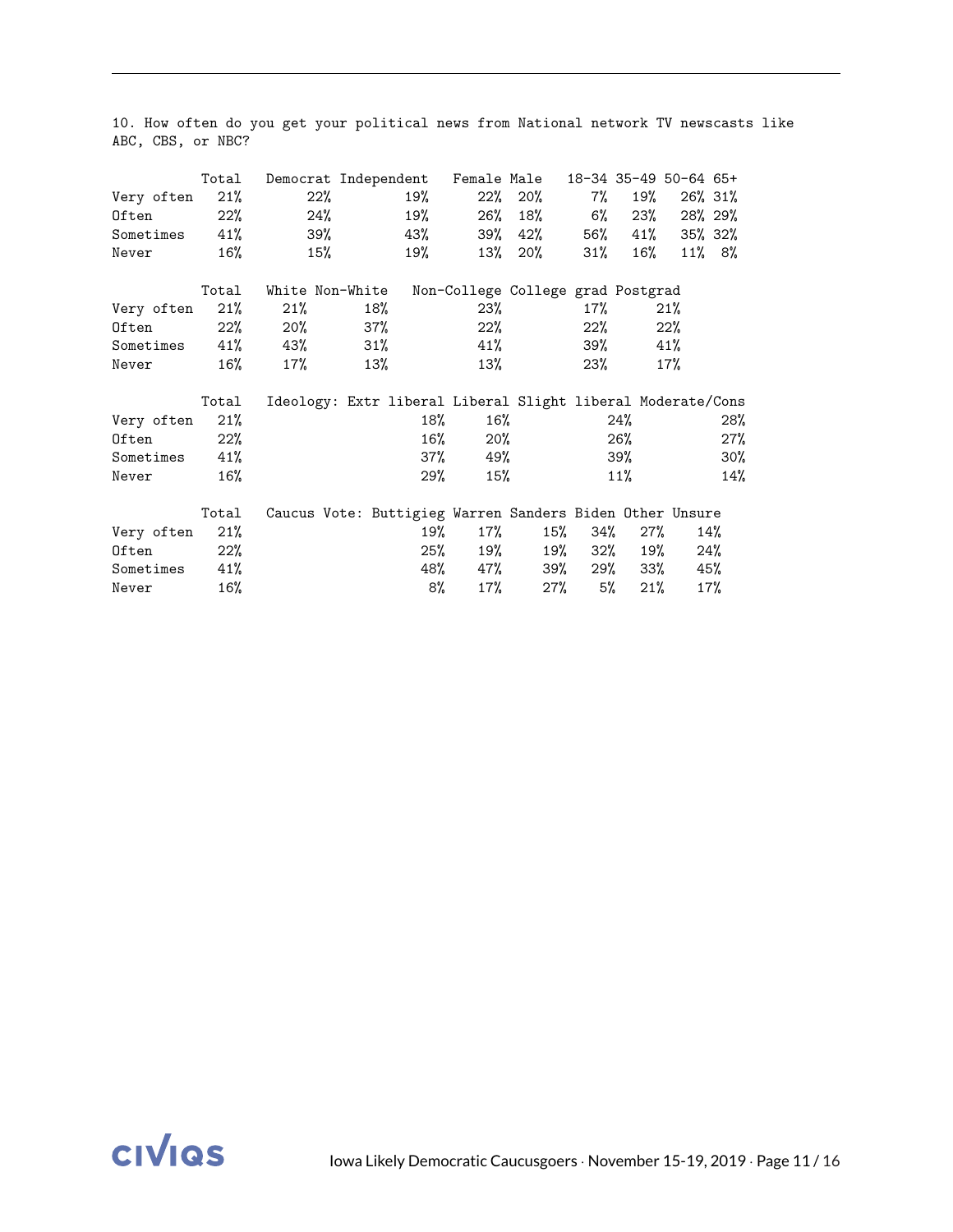|                   | Total  | Democrat Independent Female Male 18-34 35-49 50-64 65+      |     |        |        |                                   |     |             |        |         |
|-------------------|--------|-------------------------------------------------------------|-----|--------|--------|-----------------------------------|-----|-------------|--------|---------|
| Very often        | $27\%$ | $31\%$                                                      |     | 19%    |        | 29% 25% 6%                        |     | $22\%$      |        | 39% 39% |
| Often             | $22\%$ | 23%                                                         |     | 19%    |        | 20% 23%                           | 13% | 26%         |        | 26% 20% |
| Sometimes 29%     |        | 29%                                                         |     | 27%    |        | 30% 26%                           | 36% | 28%         |        | 22% 28% |
| Never             | 23%    | $17\%$                                                      |     | 35%    |        | 20% 26%                           | 45% | 23%         |        | 13% 13% |
|                   | Total  | White Non-White                                             |     |        |        | Non-College College grad Postgrad |     |             |        |         |
| Very often        | 27%    | 26%                                                         | 27% |        | 31%    |                                   | 22% |             | 23%    |         |
| Often             |        | $22\%$ 21%                                                  | 40% |        | $22\%$ |                                   | 21% |             | $22\%$ |         |
| Sometimes 29% 29% |        |                                                             | 21% |        | $27\%$ |                                   | 26% |             | 38%    |         |
| Never             | 23%    | 24%                                                         | 12% |        | 20%    |                                   | 31% |             | 16%    |         |
|                   | Total  | Ideology: Extr liberal Liberal Slight liberal Moderate/Cons |     |        |        |                                   |     |             |        |         |
| Very often        | $27\%$ |                                                             |     | 19%    |        | 30%                               |     | 31%         |        | 25%     |
| Often             | 22%    |                                                             |     |        | 13%    | $22\%$                            |     | 28%         |        | 24%     |
| Sometimes         | 29%    |                                                             |     | 37%    | 29%    |                                   |     | 24%         |        | 25%     |
| Never             | 23%    |                                                             |     | $32\%$ | 19%    |                                   |     | 18%         |        | 26%     |
|                   | Total  | Caucus Vote: Buttigieg Warren Sanders Biden Other Unsure    |     |        |        |                                   |     |             |        |         |
| Very often        | 27%    |                                                             |     | 33%    | 15%    | 14%                               | 48% |             | 29%    | 42%     |
| Often             | 22%    |                                                             |     | 25%    |        | 19%                               |     | 13% 31% 20% |        | 36%     |
| Sometimes 29%     |        |                                                             |     |        |        | 24% 45% 33% 11% 26%               |     |             |        | $22\%$  |
| Never             | 23%    |                                                             |     | 18%    |        | $21\%$ $41\%$                     | 10% | 25%         |        | 0%      |

11. How often do you get your political news from Cable TV newscasts like MSNBC, CNN, or Fox News?

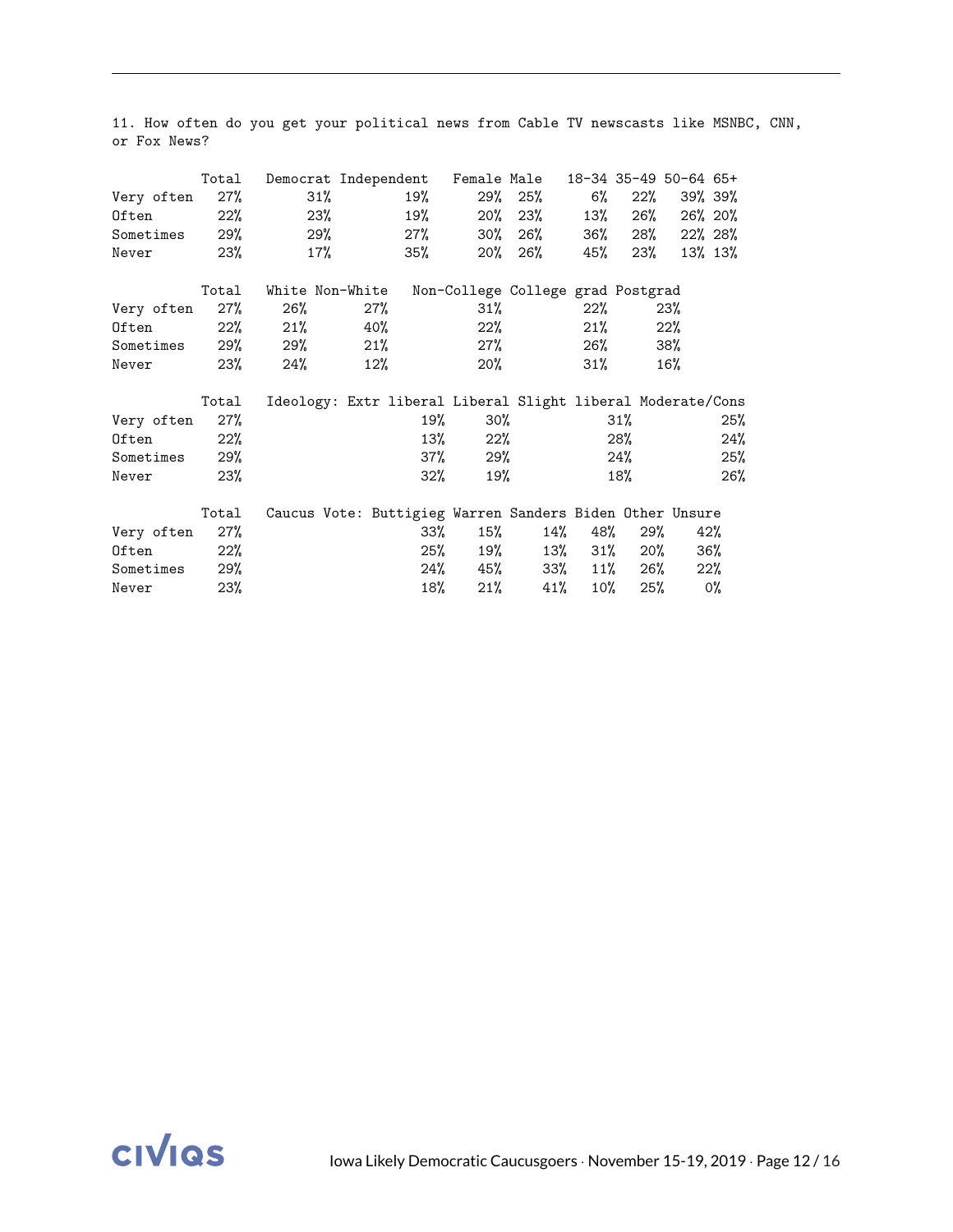| Very often<br>Often<br>Sometimes 46%<br>Never     | Total<br>12%<br>$15\%$<br>27%     | Democrat Independent Female Male<br>11%<br>14%<br>46%<br>29% |                          | 14%<br>$16\%$<br>46%<br>24% | 26%                      | 15% 8%<br>$14\%$ 15%<br>45% 47%<br>$30\%$ | 5%<br>2%<br>45%            | 13%<br>$22\%$            | 18-34 35-49 50-64 65+<br>19% 20% 17%<br>48% 47% 41% 49% | 13% 16%<br>26% 18%       |
|---------------------------------------------------|-----------------------------------|--------------------------------------------------------------|--------------------------|-----------------------------|--------------------------|-------------------------------------------|----------------------------|--------------------------|---------------------------------------------------------|--------------------------|
| Very often<br>Often<br>Sometimes 46% 47%<br>Never | Total<br>12%<br>$15\%$<br>27%     | White Non-White<br>12%<br>14%<br>27%                         | 15%<br>21%<br>42%<br>22% |                             | 15%<br>15%<br>46%<br>24% | Non-College College grad Postgrad         | 8%<br>16%<br>45%<br>$32\%$ |                          | $10\%$<br>13%<br>46%<br>31%                             |                          |
| Very often<br>Often<br>Sometimes 46%<br>Never     | Total<br>12%<br>15%<br>27%        | Ideology: Extr liberal Liberal Slight liberal Moderate/Cons  |                          | 13%<br>$10\%$<br>44%<br>33% | 49%<br>28%               | 11%<br>12%                                |                            | 14%<br>16%<br>37%<br>33% |                                                         | 11%<br>23%<br>49%<br>17% |
| Very often<br>Often<br>Sometimes<br>Never         | Total<br>12%<br>15%<br>46%<br>27% | Caucus Vote: Buttigieg Warren Sanders Biden Other Unsure     |                          | 18%<br>21%                  | 4%<br>12%<br>16%<br>40%  | 12%<br>8%<br>49% 40% 48% 55% 39%<br>32%   | 18%<br>13%                 | 15%<br>29%               | $16\%$<br>16%                                           | 7%<br>13%<br>58%<br>22%  |

12. How often do you get your political news from local television newscasts?

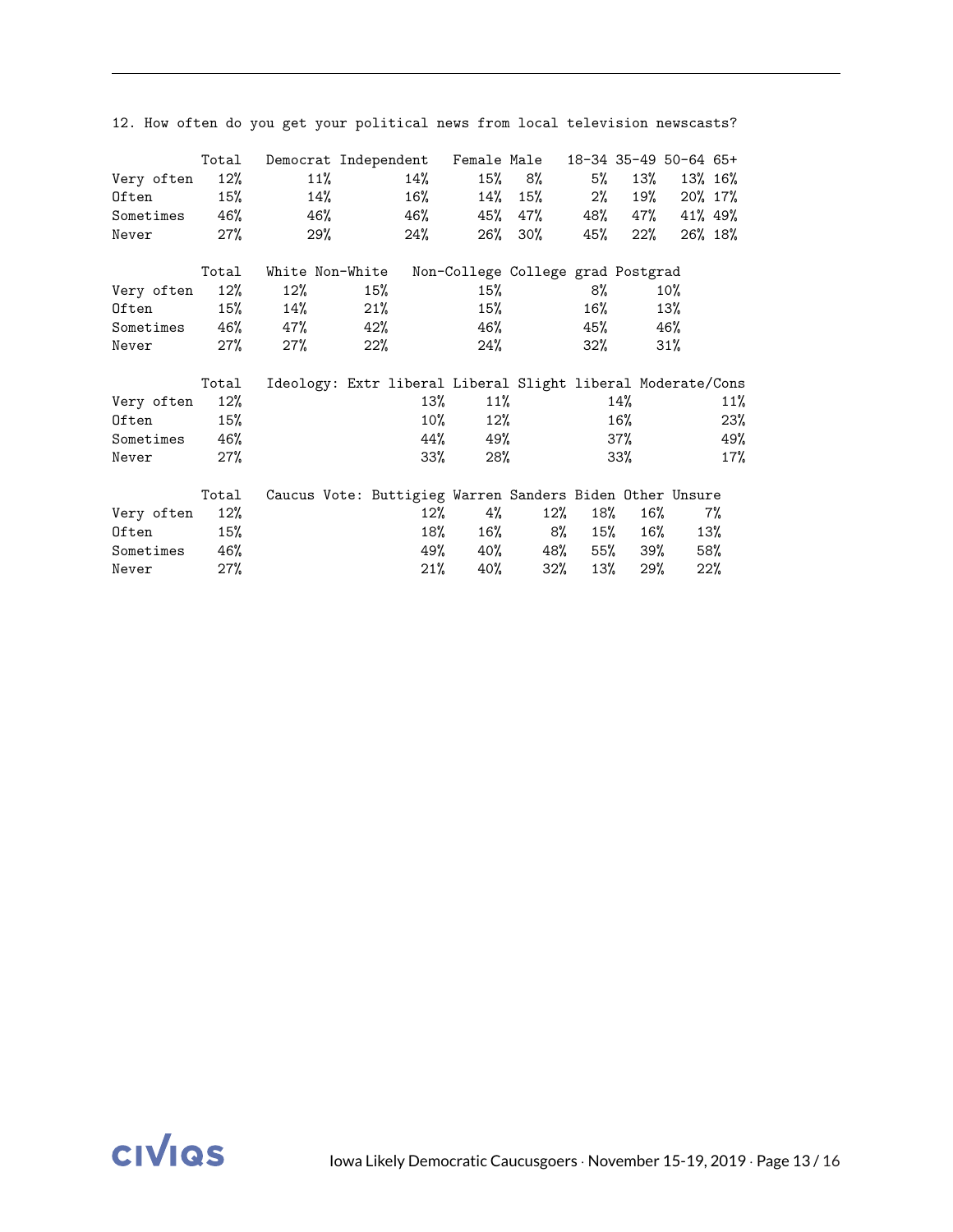|                   | Total  |                                                             | Democrat Independent Female Male 18-34 35-49 50-64 65+ |        |              |                                   |        |        |                      |        |
|-------------------|--------|-------------------------------------------------------------|--------------------------------------------------------|--------|--------------|-----------------------------------|--------|--------|----------------------|--------|
| Very often        | 10%    | 9%                                                          |                                                        | $12\%$ | 13%          | 6% and the set of $\sim$          | 4%     | 16%    |                      | 13% 6% |
| Often             | 9%     | 11%                                                         |                                                        | 5%     | 8%           | $10\%$                            |        | 10% 8% |                      | 7% 10% |
| Sometimes 44%     |        | 45%                                                         |                                                        | 41%    | 49%          | 37%                               |        |        | 44% 44% 43% 42%      |        |
| Never             | 38%    | 36%                                                         |                                                        | 42%    |              | 29% 47%                           | 42%    |        | $32\%$ $37\%$ $41\%$ |        |
|                   | Total  | White Non-White                                             |                                                        |        |              | Non-College College grad Postgrad |        |        |                      |        |
| Very often        | $10\%$ | 9%                                                          | 16%                                                    |        | 12%          |                                   | 7%     |        | $10\%$               |        |
| Often             |        | $9\%$ 10%                                                   | O <sub>0</sub>                                         |        | $7\%$        |                                   |        | 12%    | 9%                   |        |
| Sometimes 44% 43% |        |                                                             | $52\%$                                                 |        | 41%          |                                   | 49%    |        | 43%                  |        |
| Never             | 38%    | 37%                                                         | $33\%$                                                 |        | 40%          |                                   | $32\%$ |        | 39%                  |        |
|                   | Total  | Ideology: Extr liberal Liberal Slight liberal Moderate/Cons |                                                        |        |              |                                   |        |        |                      |        |
| Very often        | 10%    |                                                             |                                                        | $12\%$ |              | 9%                                |        | 15%    |                      | 6%     |
| Often             | 9%     |                                                             |                                                        |        | $12\%$       | $12\%$                            |        | 6%     |                      | 3%     |
| Sometimes         | 44%    |                                                             |                                                        | 45%    | 50%          |                                   |        | 41%    |                      | 33%    |
| Never             | 38%    |                                                             | $31\%$                                                 |        | 29%          |                                   | 38%    |        | 57%                  |        |
|                   | Total  | Caucus Vote: Buttigieg Warren Sanders Biden Other Unsure    |                                                        |        |              |                                   |        |        |                      |        |
| Very often        | 10%    |                                                             |                                                        | 9%     | 6%           | 13%                               | $22\%$ |        | $7\%$                | $2\%$  |
| Often             | 9%     |                                                             |                                                        |        | $7\%$<br>13% |                                   | 8% 7%  |        | 6%                   | $20\%$ |
| Sometimes 44%     |        |                                                             |                                                        |        |              | 50% 50% 41% 40% 36%               |        |        |                      | 33%    |
| Never             | 38%    |                                                             |                                                        | 34%    |              | 38%<br>$31\%$                     | $31\%$ | 50%    |                      | 44%    |

13. How often do you get your political news from late night comedy shows?

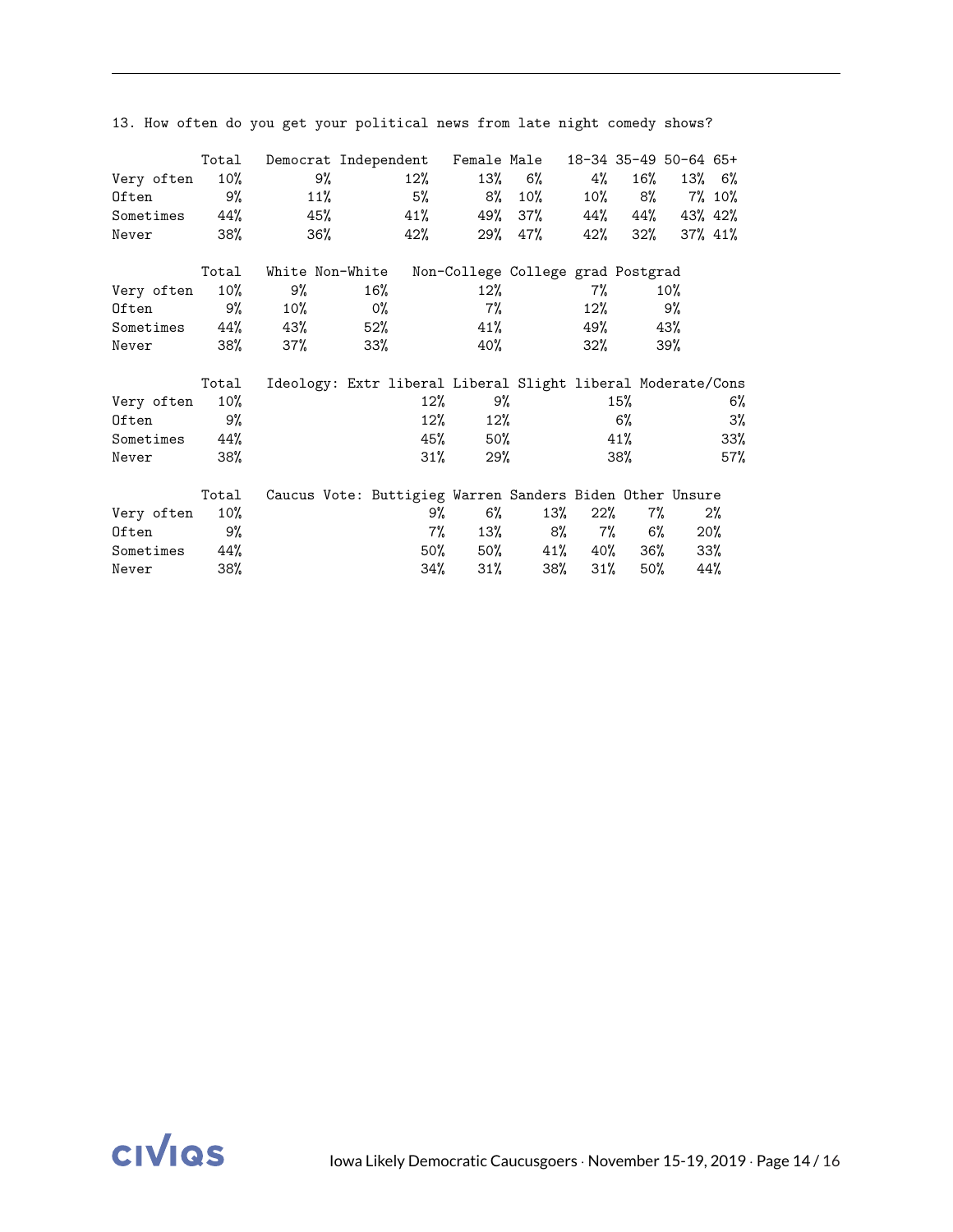14. When it comes to politics do you usually think of yourself as:

|                                |  | Total | Democrat Independent |       |       |                | Female Male |                                                             |       |       | 18-34 35-49 50-64 65+ |         |
|--------------------------------|--|-------|----------------------|-------|-------|----------------|-------------|-------------------------------------------------------------|-------|-------|-----------------------|---------|
| Extremely liberal              |  | 18%   |                      | 20%   |       | 14%            | 17%         | 20%                                                         | 26%   | 12%   |                       | 20% 16% |
| Liberal                        |  | 39%   |                      | 49%   |       | 18%            | 42%         | 34%                                                         | 38%   | 35%   |                       | 42% 41% |
| Slightly liberal               |  | 20%   |                      | 17%   |       | 26%            | 21%         | 20%                                                         | 20%   | 27%   |                       | 18% 16% |
| Moderate or middle of the road |  | 18%   |                      | 11%   |       | 31%            | 19%         | 17%                                                         | 7%    | 21%   |                       | 17% 26% |
| Slightly conservative          |  | 4%    |                      | 2%    |       | $7\%$          | $1\%$       | $7\%$                                                       | $7\%$ | 5%    | 3%                    | $1\%$   |
| Conservative                   |  | $1\%$ |                      | $0\%$ |       | 3%             | $0\%$       | $2\%$                                                       | $3\%$ | $0\%$ | $1\%$                 | 0%      |
| Very conservative              |  | 0%    |                      | 0%    |       | $1\%$          | 0%          | $1\%$                                                       | 0%    | $1\%$ | 0%                    | $1\%$   |
|                                |  | Total | White Non-White      |       |       |                |             | Non-College College grad Postgrad                           |       |       |                       |         |
| Extremely liberal              |  | 18%   | 19%                  |       | 15%   |                | 15%         |                                                             | 23%   |       | 21%                   |         |
| Liberal                        |  | 39%   | 42%                  |       | 18%   |                | 35%         |                                                             | 44%   |       | 49%                   |         |
| Slightly liberal               |  | 20%   | 19%                  |       | 24%   |                | 23%         |                                                             | 15%   |       | 17%                   |         |
| Moderate or middle of the road |  | 18%   | 16%                  |       | 36%   |                | 22%         |                                                             | 14%   |       | 9%                    |         |
| Slightly conservative          |  | 4%    | 3%                   |       | 6%    |                | 4%          |                                                             | 2%    |       | 4%                    |         |
| Conservative                   |  | $1\%$ | $1\%$                |       | $0\%$ |                | $1\%$       |                                                             | $1\%$ |       | $0\%$                 |         |
| Very conservative              |  | $0\%$ | 0%                   |       | 2%    |                | $0\%$       |                                                             | $1\%$ |       | $0\%$                 |         |
|                                |  | Total |                      |       |       |                |             | Ideology: Extr liberal Liberal Slight liberal Moderate/Cons |       |       |                       |         |
| Extremely liberal              |  | 18%   |                      |       |       | 100%           | 0%          |                                                             |       | $0\%$ |                       | 0%      |
| Liberal                        |  | 39%   |                      |       |       | O <sub>0</sub> | 100%        |                                                             |       | 0%    |                       | 0%      |
| Slightly liberal               |  | 20%   | $0\%$                |       | $0\%$ |                | 100%        |                                                             | 0%    |       |                       |         |
| Moderate or middle of the road |  | 18%   |                      |       |       | $0\%$          | $0\%$       |                                                             |       | $0\%$ |                       | 79%     |
| Slightly conservative          |  | 4%    |                      |       |       | 0%             | 0%          |                                                             |       | $0\%$ |                       | 16%     |
| Conservative                   |  | $1\%$ |                      |       |       | 0%             | 0%          |                                                             |       | $0\%$ |                       | 4%      |
| Very conservative              |  | $0\%$ |                      |       |       | 0%             | $0\%$       |                                                             |       | $0\%$ |                       | 2%      |
|                                |  | Total |                      |       |       |                |             | Caucus Vote: Buttigieg Warren Sanders Biden Other Unsure    |       |       |                       |         |
| Extremely liberal              |  | 18%   |                      |       |       | $7\%$          | 29%         | 42%                                                         | 4%    | 12%   |                       | 2%      |
| Liberal                        |  | 39%   |                      |       |       | 46%            | 46%         | 32%                                                         | 28%   | 35%   |                       | 46%     |
| Slightly liberal               |  | 20%   |                      |       |       | 26%            | 15%         | 13%                                                         | 24%   | 20%   |                       | 26%     |
| Moderate or middle of the road |  | 18%   |                      |       |       | 17%            | 9%          | 9%                                                          | 37%   | 23%   |                       | 23%     |
| Slightly conservative          |  | 4%    |                      |       |       | $3\%$          | $0\%$       | $4\%$                                                       | 6%    |       | $6\%$                 | 0%      |
| Conservative                   |  | $1\%$ |                      |       |       | $0\%$          | $1\%$       | $0\%$                                                       | 0%    |       | 3%                    | 0%      |
| Very conservative              |  | 0%    |                      |       |       | 0%             | 0%          | $0\%$                                                       | $0\%$ |       | $1\%$                 | $4\%$   |